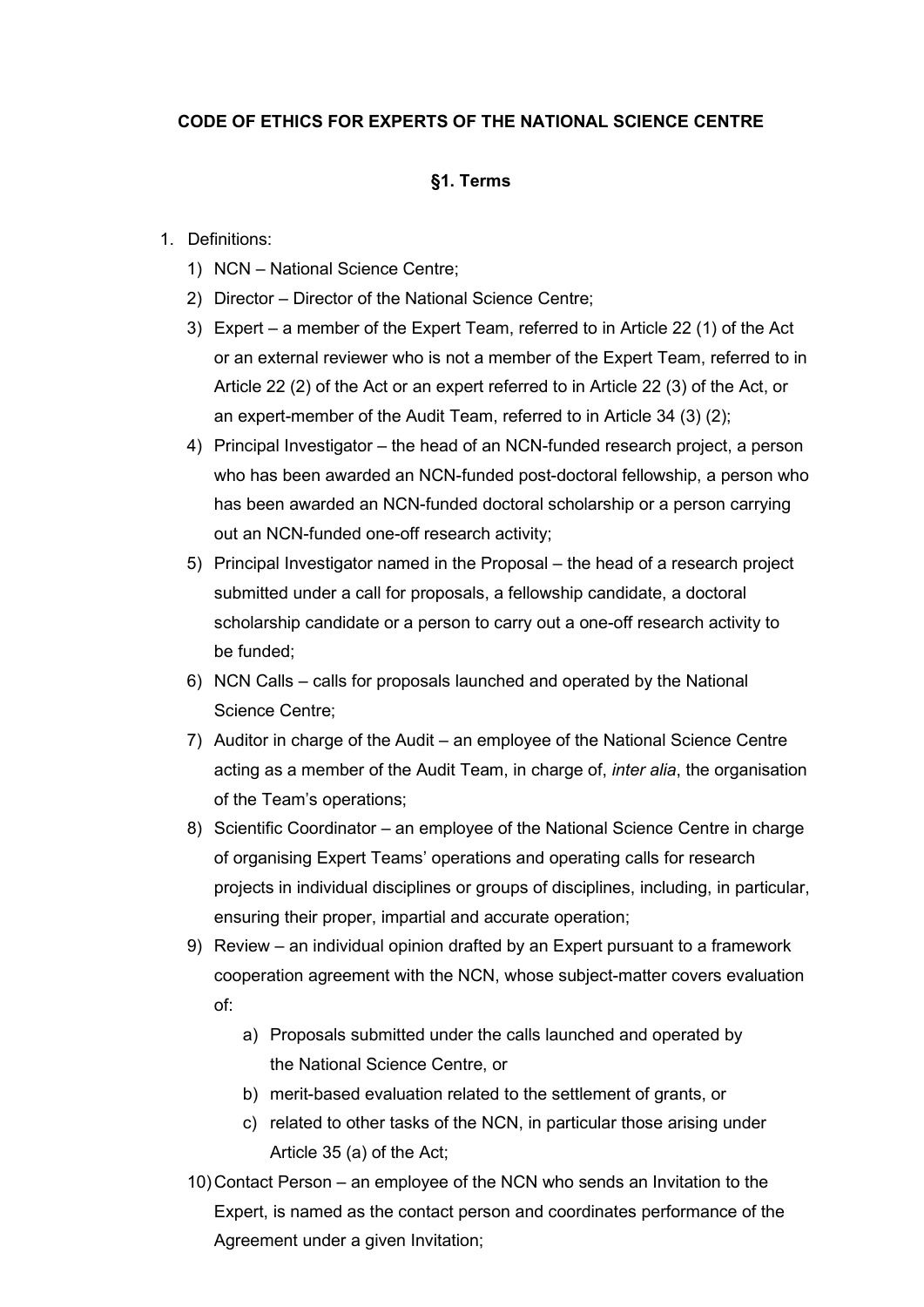- 11) Report a final report on the implementation of a research project, a postdoctoral fellowship, a doctoral scholarship, a research activity, which constitutes the basis for a financial and merit-based settlement of a grant;
- 12) Proposal a proposal submitted under an NCN Call;
- 13) Applicant an entity submitting a proposal under an NCN Call pursuant to Article 27 (1)  $(1) - (7)$  and (9) (with the exception of natural persons) of the Act;
- 14) Grant funds granted by the NCN as a doctoral scholarship for a research project, a post-doctoral fellowship or a one-off research activity;
- 15) Investigator a person other than the Principal Investigator, named in the Report or a Proposal as performing work in the research project;
- 16) Invitation a request for a Review sent to an Expert by e-mail or by mail;
- 17) Team an Expert Team appointed by the Director to evaluate proposals submitted under the NCN Calls or for the merit-based evaluation of final Reports related to the settlement of funds or an Auditory Team;
- 18) Act the Act on the National Science Centre of 30 April 2010 (uniform text in Journal of Laws of 2018, item 947).

## **§2. Confidentiality**

- 1. Experts draft Reviews in compliance with the confidentiality and data protection principles.
- 2. In view of the above, the Experts are prohibited from:
	- a) passing or disclosing any documents received from the National Science Centre for the purpose of conducting a Review to third parties;
	- b) disclosing information from any such documents to persons who have not been officially appointed for participation in the Team's operations;
	- c) contacting members of the Team in between Sessions in order to exchange information or opinions on the Proposals or Reports;
	- d) using information included in the Proposal or other documents received for the purpose of drafting a Review to obtain a personal benefit or for the benefit of third parties;
	- e) contacting the Applicant, the Principal Investigator named in the Proposal or the Principal Investigator concerning matters related to the Review;
	- f) granting anyone access to the ZSUN/OSF on-line submission system;
	- g) disclosing, in whatever manner, to anyone not appointed as member of the Team, information obtained during a session/meeting of the Team, concerning the session/meeting, a discussion thereat and/or a Review;
	- h) disclosing information on the Proposal's final grade or on the Review related to the settlement of the Applicant's Grant, to the Principal Investigator named in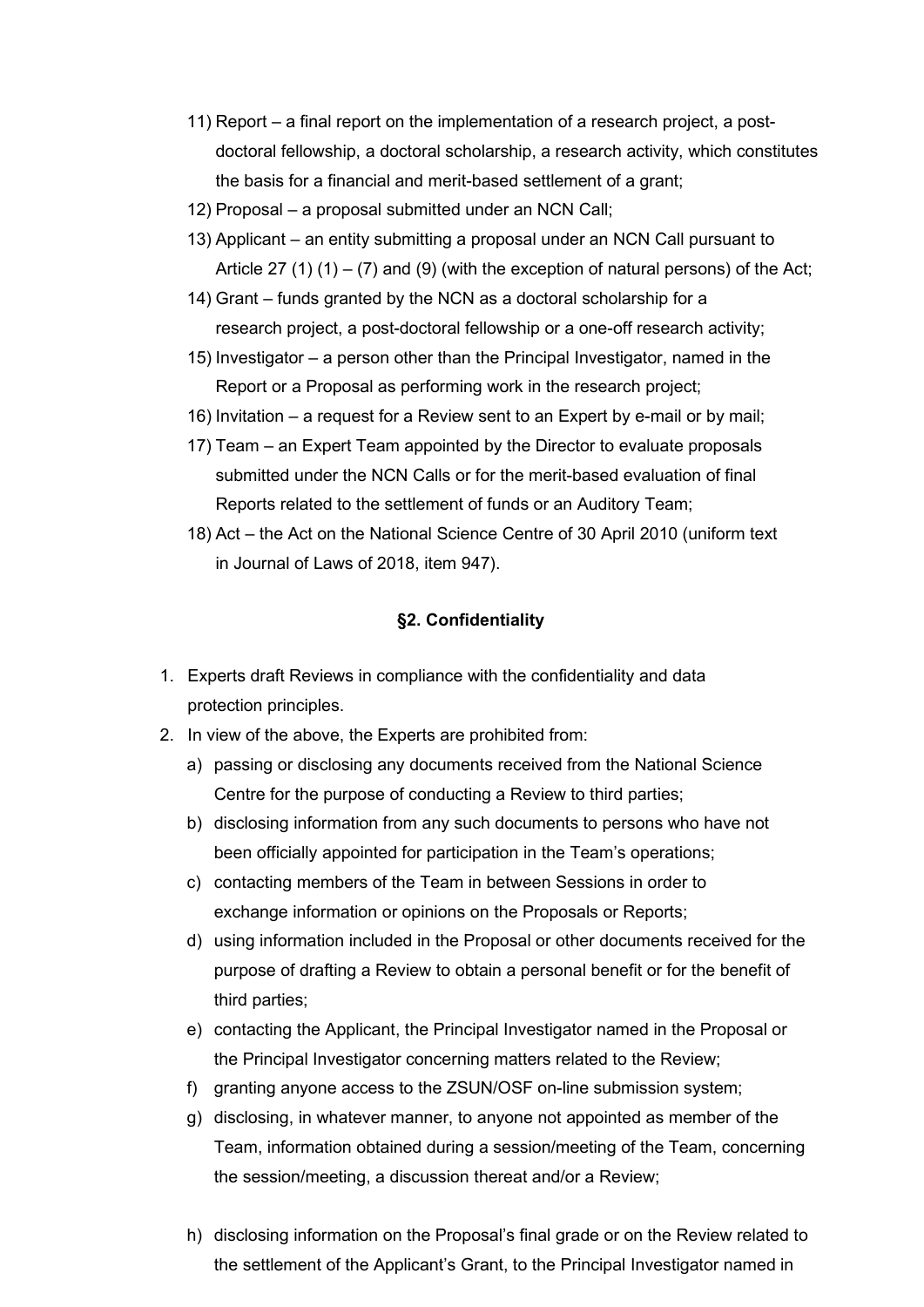the Proposal, the Principal Investigator and/or other persons before the National Science Centre has officially served the decision or disclosed information in this respect;

- i) using their access to the ZSUN/OSF on-line submission system otherwise than to perform the tasks requested by the National Science Centre;
- j) participating in the Team's operations or drafting a Review not having declared beforehand:
	- that they have read the Code for Experts and agreed to comply with it,
	- that they have agreed to notify the NCN of any situation likely to give rise to a conflict of interest with the Applicant, Principal Investigator or Investigators or likely to give rise to justifiable doubt as to their impartiality.
- 3. Should an Expert fail to comply with the above-mentioned rules, the NCN may, in order to maintain a reliable peer review process, impose the following sanctions on the Expert:
	- a) remove the Expert from office as member of the Team;
	- b) report the breach to the Committee of Research Integrity at the NCN pursuant to the *Code of the National Science Centre on research integrity and applying for research funding*.
- 4. The sanctions set forth in Clause 3 may be applied jointly.
- 5. The measures referred to in Clause 3 shall be initiated upon a request of the Scientific Coordinator or Auditor in charge of the Audit addressed to the Director.
- 6. The confidentiality obligation shall not apply to any information that:
	- a) is in the public domain at the time of disclosure;
	- b) has been obtained by an Expert from a source other than the NCN, provided that the Expert has obtained it in compliance with the law and there is no legal impediment to its disclosure;
	- c) must be disclosed pursuant to applicable laws.

# **§3. Conflict of interest**

- 1. The Experts shall seek to avoid a situation in which past relations or experiences may wittingly or unwittingly bring bias to judgement, and hinder objective Review.
- 2. A situation in which an Expert is unable to pass an objective decision because of a bias, be it real or perceived as such, arising from an individual or institutional interdependence between the Expert and the Applicant, Principal Investigator named in the Proposal or Principal Investigator, shall be deemed a conflict of interest.
- 3. A conflict of interest referred to in the foregoing Clause may take place, in particular, in the following relations: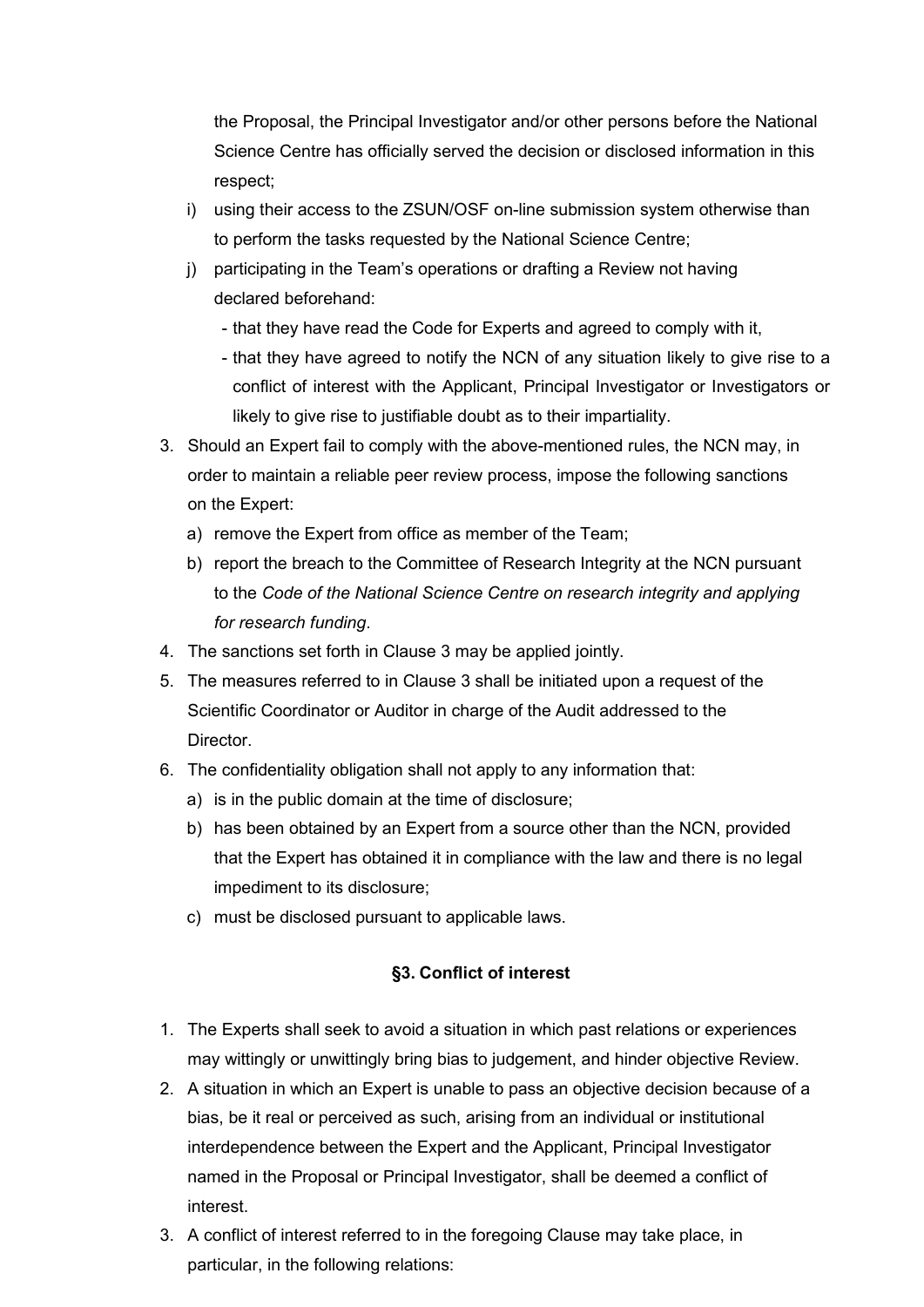- a) marriage, parentage or affinity up to the second degree;
- b) legal relationship over the past three years preceding the Review that may affect the Expert's rights and obligations;
- c) research cooperation (including joint publication of the results) within three years preceding the Review;
- d) personal relationship;
- e) different research views or outright competition within a research domain;
- f) gaining personal or institutional financial benefits or losses;
- g) involvement in drafting the Proposal;
- h) involvement in the implementation of a research project, doctoral scholarship or a post-doctoral fellowship;
- i) other important circumstances that may compromise the reliability and impartiality of an Expert's Review.
- 4. In the event of a conflict of interest, the Expert must immediately report it to a Contact Person.
- 5. A Contact Person may exclude the Expert from the Review proceedings in the event of there being a risk of a conflict of interest.
- 6. A Scientific Coordinator may exclude an Expert from the Review procedure in the case of a justifiable doubt as to their impartiality.
- 7. A decision to fully or partially exclude an Expert from the Team's operations or Review of individual Proposals, merit-based or financial evaluation related to the settlement of individual Grants shall be taken based on an analysis of generally available information as well as the National Science Centre's documents, documented in a memorandum.
- 8. If an Expert is entirely excluded from the Team's operations, he/she shall be dismissed by the Director at the request of a Contact Person.

#### **§4. Peer Review**

- 1. Review of the Proposals and the Review related to the settlement of Grants shall be carried out by way of a discussion held at a session of the Team or in writing.
- 2. During a session/meeting of the Team, an Expert should:
	- a) refrain from delivering speeches and asking rhetorical questions;
	- b) ask concise questions and the remarks should be unambiguous and constructive;
	- c) behave in a way that shows respect for and understanding of all participants of the session/meeting of the Team.
- 3. Should an Expert be in breach of the provisions referred to in Clause 2 (c), a Scientific Coordinator or an Auditor in charge of the Audit may:
	- a) reprimand the Expert;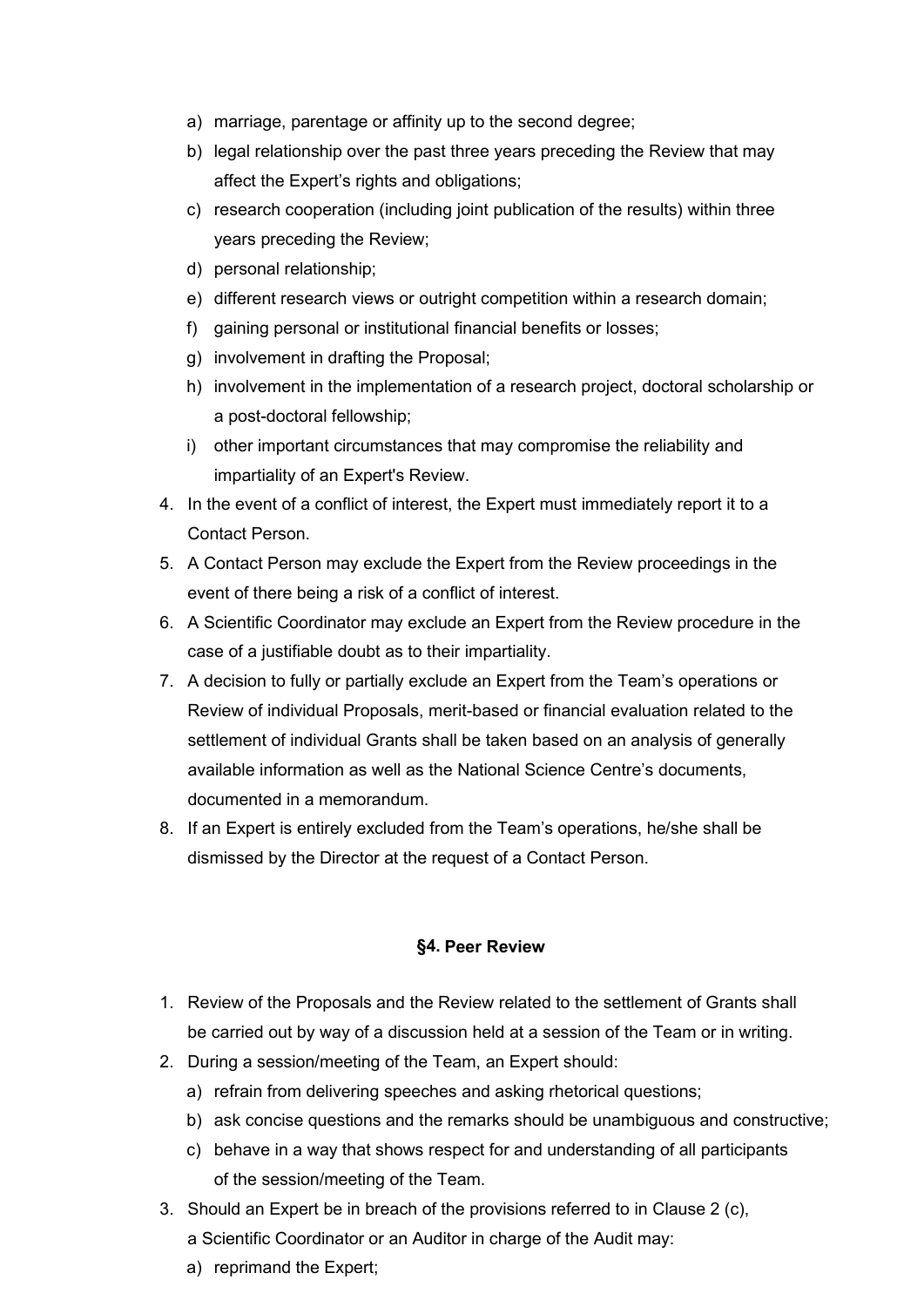- b) ask the Expert to leave the session/meeting of the Team;
- c) request the Director, stating the reasons, for the Expert to be reprimanded in writing, or for the Expert to be removed from office as a member of the Team.
- 4. The measures referred to in Clause 3 may be applied jointly.
- 5. The Experts' written Reviews and comments shall constitute the basic information shared with the Applicant, the Principal Investigator named in the Proposal or the Principal Investigator, and as such they should be evidence-based, reliable, concrete, relevant and unbiased neutral.
- 6. When drafting their Reviews, the Experts should comply with the following guidelines:
	- Use clear, analytical and unambiguous phrasing;
	- formulate their opinions and comments in indicative sentences;
	- formulate their opinions in a way that shows respect for the Applicant, the Principal Investigator named in the Proposal, the Principal Investigator or the research domain;
	- use correct sentences, avoid colloquial expressions and jargon;
	- hame strong and weak points of the research tasks outlined in the Proposal or carried out;
	- avoid highlighting insufficient expertise of the Principal Investigator named in the Proposal or the Principal Investigator in terms of the domain under evaluation;
	- avoid presenting personal opinions regarding the form or style in which a Proposal or Report has been drafted;
	- make no references to the age, nationality, gender or any other aspects of the private life of the Principal Investigator in charge of the Proposal, the Principal Investigator or the Investigators;
	- avoid describing parts of the Proposal or Report or repeating the contents thereof;
	- avoid references to their own research activities in a manner that may allow their identity to be disclosed;
	- avoid references to their own domain of expertise.
- 7. A Scientific Coordinator or an Auditor in charge of the Audit shall be responsible for the evaluation of the integrity and impartiality of the opinions drafted by the Experts and where any negligent or offensive expressions are found in the opinion, it shall be returned to the Expert for correction.